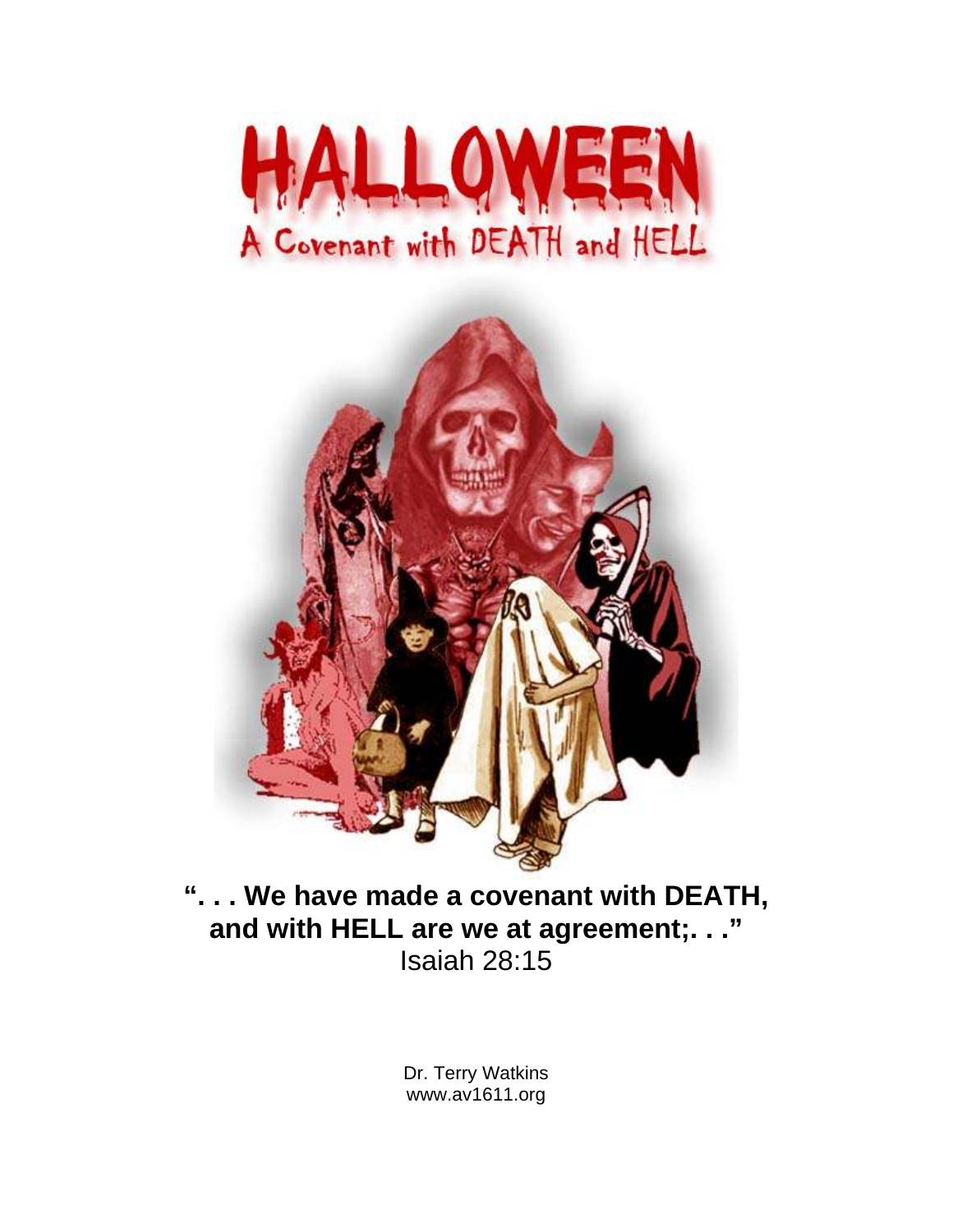When you hear the word "halloween" what images appear? What "spirit" is invoked at the whisper of Halloween? Halloween openly promotes death, devils, witches and flagrant "appearances of evil" (1 Thess. 5:22). Halloween leaves most people scratching their heads questioning, "How and where did Halloween come from"? This article unearths the hellish tomb of Halloween to exhume its sinister "covenant with death and hell."

Halloween began over 2,000 years ago among the Celts and their pagan priests called the Druids. The Druids are, without question, history's king of the occult. Witchcraft, Satanism, paganism and virtually all facets of the occult acquire instruction from the Druids. From the popular jack-o'-lantern, trick-or-treat, costumes, to the pranks, ghoulish ghosts, demons, goblins and witches – Halloween owes its morbid birth to the Druids.

**Halloween—the day itself is of Druidic origin**. (Myers, Robert J. *Celebrations: The Complete Book of American Holidays,* p. 258)

**The mystic rites and ceremonies with which Hallow'en was originally observed had their origin among the Druids. . .** (Douglas, George William. *The American Book of Days,* p. 566)

The Druids celebrated two special nights of the year: Beltane and Samhain. Beltane took place on May 1 and marked the birth of summer. Samhain occurred on November 1 and signified the death of summer. Samhain, a night celebrating death and hell, was the Druids most important ritual. It was a terrifying night of human sacrifices. **And it was the original Halloween.**

The Druids believed, during Samhain, the mystic veil separating the dead from the living opened. The Druids taught these roaming spirits loosed on Samhain went searching for a body to possess. The frightened Celts would masquerade as demons, evil spirits and ghosts, hoping to convince the roaming evil spirits, they were another evil spirit, and leave them alone. The Celts also prepared meals as "treats" to appease the evil spirits from "tricks" or malicious acts; hence our custom of "trick or treat." **The Druids performed horrifying human sacrifices and other vile rituals during Samhain**. Let there be no doubt—Samhain night was a terrifying "covenant with death, and with hell." **And let there be no doubt – Samhain was the original Halloween night.** 

**All histories of Halloween inevitably wind back to the ancient Celtic festival of Samhain**. . . (Skal, David J. *Death Makes a Holiday: The Cultural History of Halloween,* p. 20)

**Halloween had its origins in the festival of Samhain** among the Celts of ancient Britain and Ireland. (Encyclopedia Britannica 2005 "Halloween")

**Halloween can be traced directly back to Samhain**, the ancient Celtic harvest festival **honoring the Lord of the Dead**. (Thompson, Sue Ellen. *Holiday Symbols and Customs,* p. 251)

The rituals of the Druids reek from the deepest hell. Their most repulsive activities involve their human sacrifices of children on the night of Samhain or Halloween.

**First-born sacrifices** are mentioned in a poem in the *Dindshenchas*, **which records that children were sacrificed each Samhain** . . . (Rogers, Nicholas. *Halloween: From Pagan Ritual to Party Night*, p. 17)

**Halloween. That was the eve of Samhain** . . . **firstborn children were sacrificed. . . Samhain eve was a night of dread and danger.** (*National Geographic*. May 1977, pp. 625-626)

The Druids would drink their victim's blood and eat their flesh.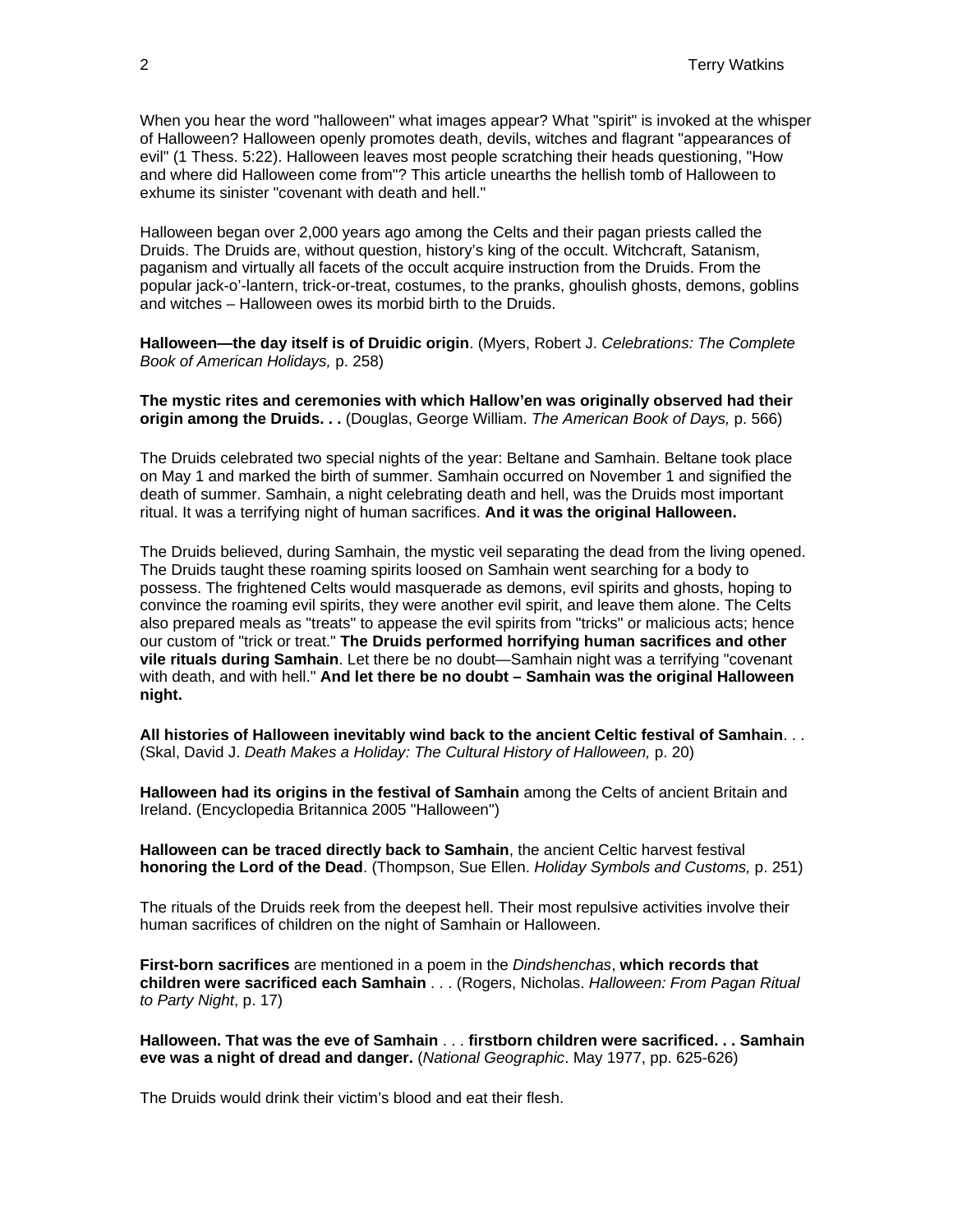They [Druids] sacrificed victims by shooting them with arrows, impaling them on stakes, stabbing them, **slitting their throats over cauldrons (and then drinking the blood). . .** (Guiley, Rosemary Ellen. *Harper's Encyclopedia of Mystical & Paranormal Experience*, p. 167)

Therefore we cannot too highly appreciate our debt to the Romans for having **put an end to this monstrous cult**, whereby to murder a man was an act of the greatest devoutness, **and to eat his flesh most beneficial.** (Pliny, *Natural History*, xxx, 13)

The Druids "counted it an honourable thing" to eat their father's flesh and perform incest with their mothers and sisters.

. . . since they are man-eaters as well as heavy eaters, and since, further, **they count it an honourable thing, when their fathers die, to devour them, and openly to have intercourse, not only with the other women, but also with their mothers and sisters**;. . . (Strabo, *Geography*)

**May I remind you, this is what occurred on the** *original* **Halloween night! Today, Halloween lives and breathes with the foul stench of the diabolical Druids.** 

The Druids also celebrated the festival of Beltane. The word Beltane (*Beltaine, Beltinne, Beltain, Beiltein*) literally means the "fires of Bel." Bel is the same god called Baal, found over 80 times in the King James Bible. The Lord condemns Baal worship probably more than any other false "god."

. . . then the Druids lit the *Baal-Tinne,* the holy, goodly **fire of Baal.** (Wilde, Lady Francesca Speranza. *Ancient Legends, Mystic Charms, and Superstitions of Ireland)*

**The god whom the Druids worshipped was Baal,** as the blazing Baal-fires show, and . . . **children were offered in sacrifice to Baal.** (Hislop, Alexander. *The Two Babylons*, p. 232)

## **• HALLOWEEN: BAAL WORSHIP •**

The original Halloween was a hellish night of Baal worship and child sacrifice. **And most of our current Halloween customs derived directly from Baal rituals!** 

On November first was Samhain [Halloween] . . . **Fires were built as a thanksgiving to Baal. . .**  (Kelley, Ruth Edna, *The Book of Hallowe'en*, Lothrop, Lee and Shepard Co. Boston, 1919)

The mystic rites and ceremonies with which Hallow'en was originally observed had their origin among the Druids . . . **ancient Baal festivals from which many of the Hallow'en customs are derived.** (Douglas, George William. *The American Book of Days*, p. 569)

**Baal is also a synonym for the devil.** (Burns, Cathy. *Masonic and Occult Symbols Illustrated,* p. 327)

#### **Halloween glorifies death in worship to Baal or the devil!**

The Druid festival of Samhain was a celebration of death. Strutting its hellish death images of skulls, skeletons, ghosts, demons, devils and incarnate evil – **today's Halloween glorifies Death.** David Skal titled his history of Halloween—*Death Makes a Holiday:*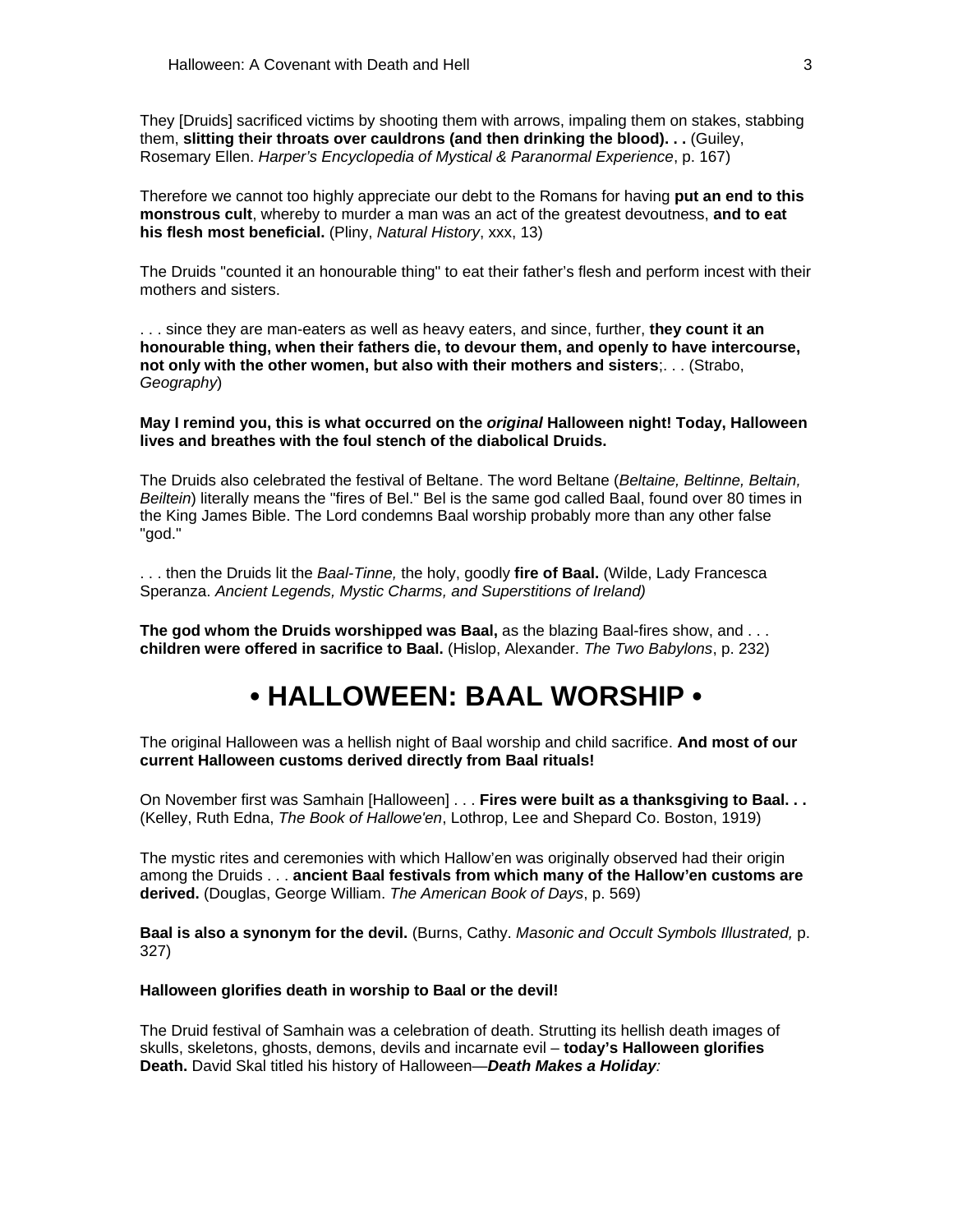The grand marshal of the Halloween parade **is, and always has been, Death**. (Skal, David J. *Death Makes a Holiday: The Cultural History of Halloween,* p. 18)

Halloween can be traced directly back to Samhain, the ancient Celtic harvest festival **honoring the Lord of the Dead.** (Thompson, Sue Ellen. *Holiday Symbols and Customs,* p. 251)

The Devil glorifies death. Hebrews 2:14 says, ". . . that through death he [Jesus] might destroy **him that had the power of death, that is, the devil;"** Proverbs 8:36 says all they that hate the Lord ". . . **love death**." Revelation 6:8 says the rider of the antichrist's pale horse, ". . . and his name that sat on him was **Death, and Hell followed with him**."

## **• THE ORDINATION OF HALLOWEEN •**

Understanding the hellish history of Halloween—why in the world did decent people so embrace it? What magic "trick" transformed rancid Samhain into the giddy Halloween?

As the Catholic missionaries swarmed Britain and Ireland seeking the mass conversion to Catholicism their orders from Pope Gregory in 601 A.D. was to cunningly convert the Druid rituals into Catholic rituals. The Catholics converted the ritual of Samhain into the festival of All Saint's Day, a day of celebration and prayer to dead "Saints."

Halloween begins well over 2,000 years ago in the British Isles. Here, we find the holiday stripped to its most essential element: a night when Celtic tribes communed with the spirits of the ancestral dead. These grand and glorious pagan celebrations were assimilated by the Catholic church. . . **Rather than extinguish old customs, the church leaders provided Christian versions of them: from the Middles Ages on, All Saints' Day and All Souls' Day replaced the ancient Celtic celebrations of the dead.** (Bannatyne, Lesley Pratt, *Halloween: An American Holiday, an American History*, Facts on File, Inc., New York, 1990 p. x)

The Catholic festival of All Saints Day was also known as All Hallows Day, with the word "hallow" replacing "saints." The day before All Hallows Day (October 31) was recognized as All Hallows Eve. Eventually, All Hallows Eve became Hallows Eve; hallow'even; hallow'en and ultimately today's Halloween.

**All Saints' Day perpetuated the pagan Samhain of November Eve.** (Bonwick, James, *Irish Druids and Old Irish Religions*, Dorset Press, 1984 (1986ed), p.87)

Many traditional beliefs and customs associated with Samhain . . . continued to be practiced on 31 October, **known as the Eve of All Saints, the Eve of All Hallows, or Hallows Even. It is the glossing of the name Hallow Even that has given us the name** *Hallowe'en***.** (Santino, Jack editor, *Halloween and Other Festivals of Death and Life*, The University of Tennessee Press, Knoxville, TN 1994 p. xvi)

In 835, Pope Gregory IV "blessed" All Saint's Day as a sacred "day of obligation," consequently on that day, the Catholic Church officially "ordained" Halloween. Halloween owes its very life and breath to the "blessing" of the Catholic Church. **Samhain would have breathed its last breath many years ago if not for the "ordination" of the Catholic Church.** 

**Few holidays have a stranger or more paradoxical history than Halloween. Technically, it is the vigil of All Saints Day, observed by Roman Catholics .** . . **Halloween has clear connections with the rites of the druidic priests. . .** (Douglas, George William, revised by Helene Douglas Compton, *The American Book of Days*, The H.W. Wilson Company, New York, 1948, p. 741)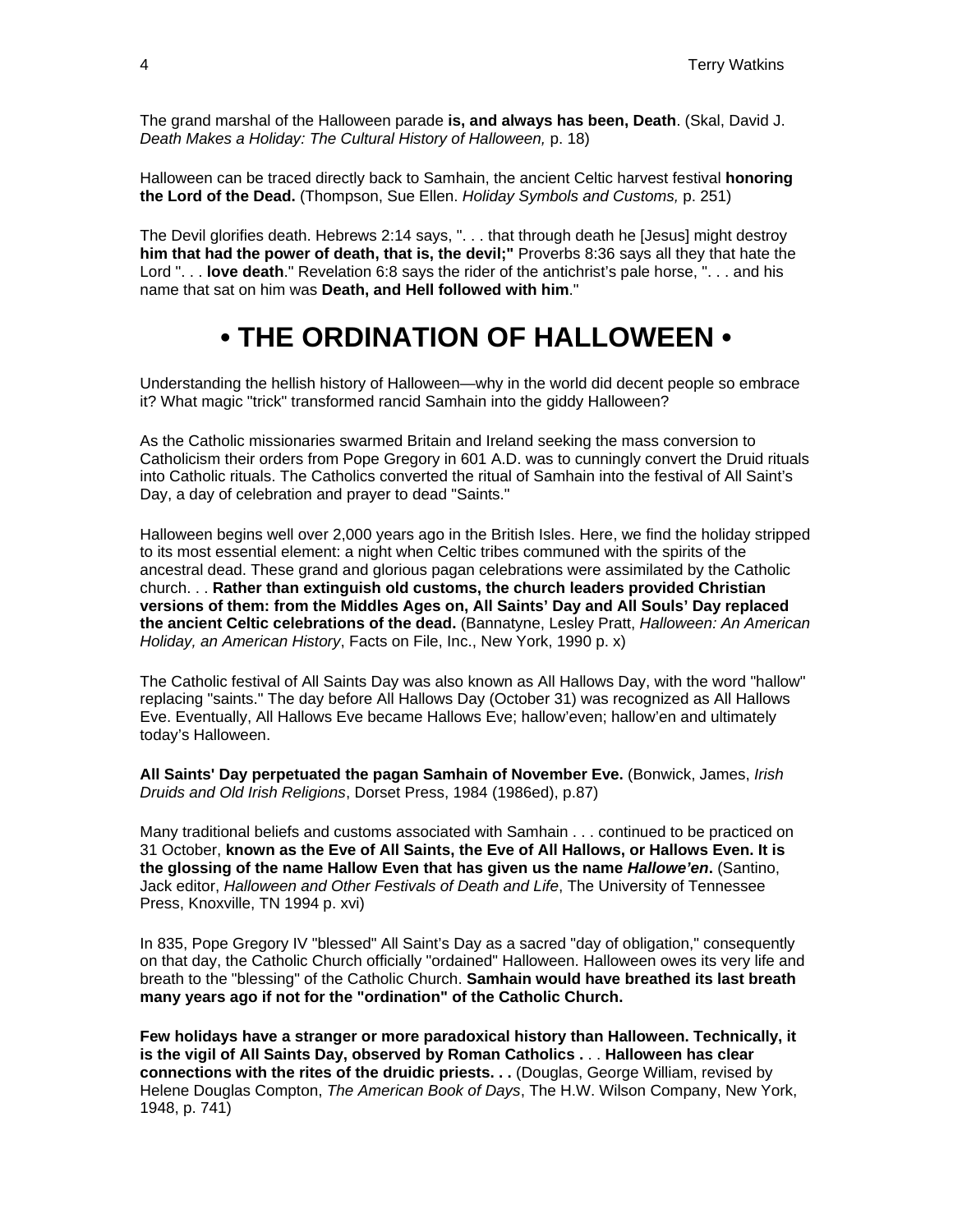A perverse and blasphemous twist to Halloween concerns the name "Halloween." The word "hallow" means "holy, sanctify or consecrate." The popular Lord's Prayer in Matthew 6:9 begins with, ". . . Our Father which art in heaven, **Hallowed be thy name**. . ." The label "hallow" belongs to God the Father—*Hallowed be thy name*. Halloween was a night sacrificing young children to the worship of Baal. It is no accident that the name of history's most hellish night, glorifying "death and hell," wears God the Father's holy name of "hallow." **The blasphemous name of "Halloween" clearly bears the fingerprints of Lucifer as found in Isaiah 14:12, ". . . I will be like the most High."** 

## **• THE OCCULT & HALLOWEEN •**

While Halloween masquerades as childish fun and frolic, it's serious business in the occult world. Witchcraft, Wicca, Satanism and paganism believe, on the night of Halloween, devils and spirits are unleashed. They perform their most hideous and potent rituals on the night of Halloween.

Samhain: **This is the "Witch's New Year" and the primary Sabbat from which all others flow.** (RavenWolf, Silver. *Teen Witch*, p. 42)

Halloween is one of the four major Sabbats celebrated by the modern Witch, **and it is by far the most popular and important of the eight that are observed. . . Witches regard Halloween as their New Year's Eve, celebrating it with sacred rituals. . .** (Dunwich, Gerina. *The Pagan Book of Halloween,* p. 120)

Halloween is also among Satanism's most cherished days. Anton LaVey, founder of The Church of Satan and author of *The Satanic Bible* writes:

After one's own birthday, the two major Satanic holidays are Walpurgisnacht (May 1st) and **Halloween.** (LaVey, Anton Szandor. *The Satanic Bible*, p. 96)

Satanic High Priestess Blanche Barton, on *The Church of Satan* web site, praises Halloween:

**It [Halloween] gives even the most mundane people the opportunity to taste wickedness for one night. They have a chance to dance with the Devil . . . I see Satanists all over the world meeting in small groups this night and Hallowe'ens 500 years hence, to raise a glass to the Infernal Hosts. . .**

The Satanic Calendar decrees for Halloween: "One of the two most important nights of the year. . . Blood and sexual rituals. Sexual association with demons**. Animal and human sacrifice—male or female**." (www.theforbiddenknowledge.com/hardtruth/satanic\_calendar.htm)

Former occultist Johanna Michaelsen reveals, "**Halloween is also a prime recruiting season for Satanists."** (Michaelsen, Johanna. *Like Lambs to the Slaughter*, p. 192)

## **• THE ORNAMENTS OF HALLOWEEN •**

The ornaments decorating Halloween came directly from the Druids and the occult.

The popular associations of Halloween **are derived from ancient Celtic and Druid pagan religious customs.** (Mather, George A. and Larry A. Nichols. *Dictionary of Cults, Sects, Religions and the Occult*, p. 237)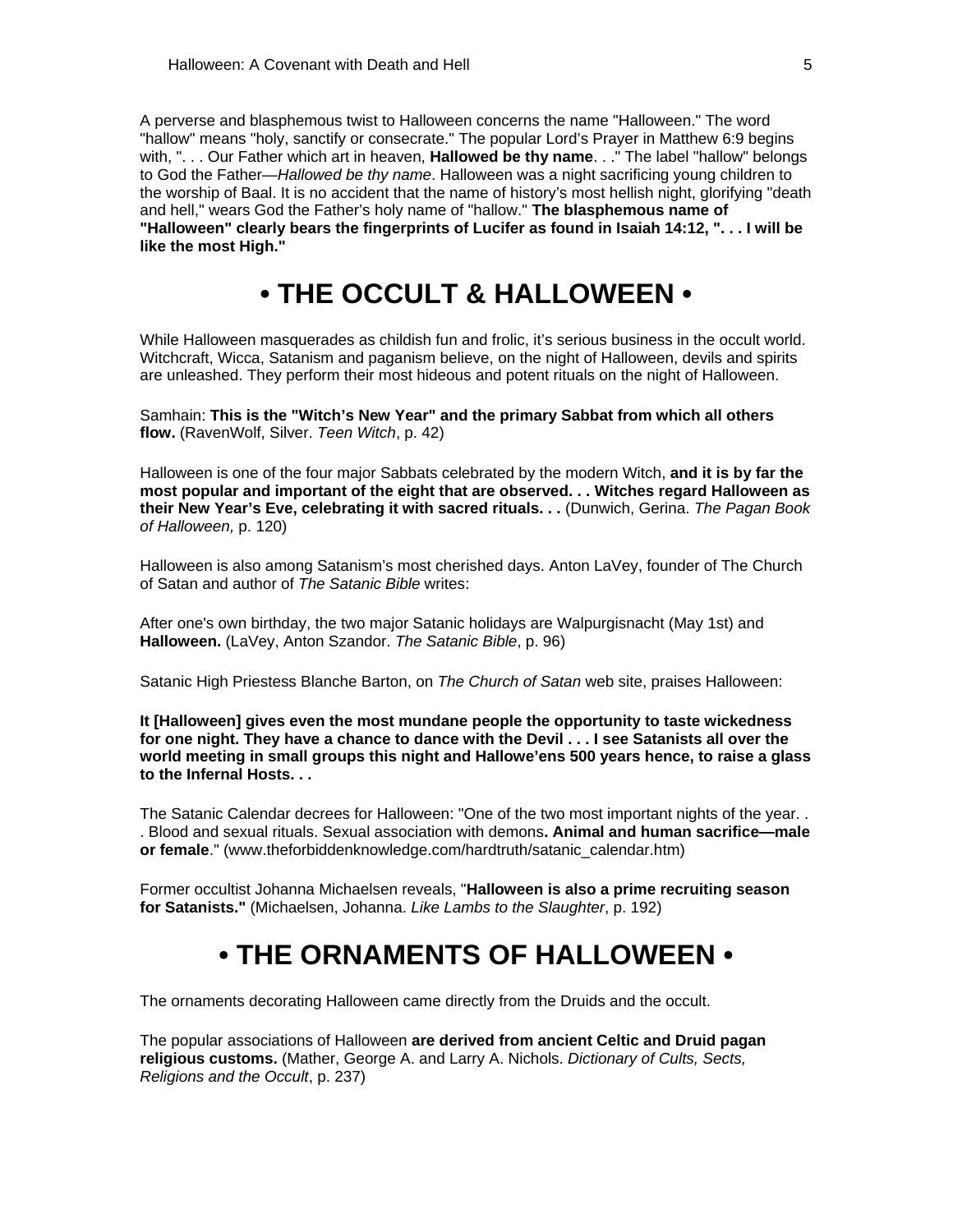Samhain was a vital part of Celtic culture, its rituals were passed from generation to generation through the oral tradition of the Druids. **The genesis of many of America's Halloween traditions can be found in these ancient celebrations** . . . (Bannatyne, Lesley Pratt*, Halloween: An American Holiday, an American History*, Facts on File, Inc., New York, 1990 p. 6)

**WITCHES** are the reigning Queen of Halloween. If you've been lullabied by the gospel of Halloween that witches are harmless folks, wake up, witches worship the devil:

In many instances, according to the confessions of the witches, besides their **direct worship of the devil,** they were obliged to show their abhorrence of the faith they had deserted **by trampling on the cross, and blaspheming the saints, and by other profanations.** (Spence, Lewis. *An Encyclopedia of Occultism*, p. 433)

The witches held a party at Hallowe'en and the women . . . **sold their soul to the devil, would put a stick in their beds anointed with the fat of murdered babies**. . .(Douglas, George William. *The American Book of Days*, p. 569)

Although witches vigorously protest they have no dealings with the devil, under the heading, "A Witch's God," the popular witch's training manual, *Witchcraft: Theory and Practice*, plainly states:

A Witch's God. . . He is . . . **Lord of the Underworld [Hell]** . . . He is named . . . **Baphomet . . . Lucifer . . . Baal. . .** (Angeles, Ly de. *Witchcraft: Theory and Practice*, p. 60)

The Lord God's judgment upon witches should not be taken lightly.

**Thou shalt not suffer a witch to live**. Exodus 22:18

**JACK-O'-LANTERN:** If Witches are the Queen of Halloween, the smiling jack-o'-lantern is the King. The demonic jack-o'-lantern leaves most historians baffled tracing its spooky origin. One popular tale, tells of Jack who tricked the devil in a deal for his soul. But the origin of the jack-o' lantern is much more sinister. It arrives from the Druid's ghastly reverence of the severed human head! They proudly decorated their houses and temples with bloody severed heads. The Druids believed the head housed the soul, hence the light or candle in the skull. **The original jack-o' lantern was not a pumpkin or turnip, but a severed human head!** 

Trophy, charm, or ornament, the human head figured prominently in Celtic life. Warriors hung enemy heads on their houses as a show of prowess, **and Druids, believing that the head harbored the soul, placed skulls in sanctuaries to ward off evil.** (*National Geographic*, May 1977, p. 603)

. . . **they hang the heads of their enemies from the necks of their horses**, and, when they have brought them home, **nail the spectacle to the entrances of their homes**. . .(Strabo, *Geography*)

It is believed that faces, rather than other images or symbols, were originally carved onto the pumpkin **because they gave the jack-o'-lantern the look of a head**. **The Celts of ancient times believed that the head was the most sacred part of the human body, for it housed a person's immortal soul**. (Dunwich, Gerina. *The Pagan Book of Halloween,* p. 32)

. . . the jack-o'-lantern is generally presented **in its traditional form as a festive euphemism for the death's-head,** the triangular nose hole and rictus grin being the "dead" giveaways. (Skal, David J. *Death Makes a Holiday: The Cultural History of Halloween,* p. 38)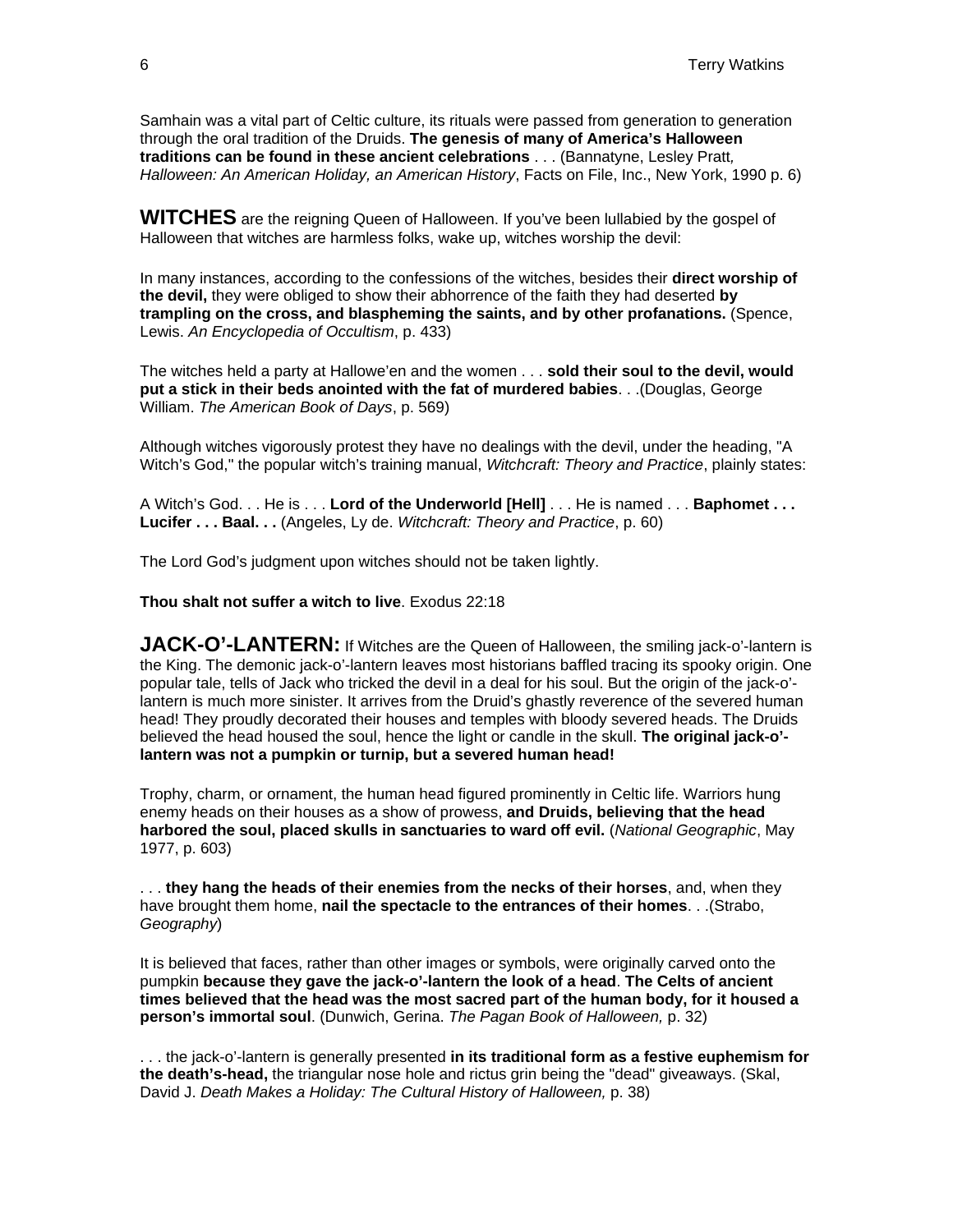Carved and illuminated by a candle, **they are symbolic of death and the spirit world**. (Thompson, Sue Ellen. *Holiday Symbols and Customs,* p. 256)

**TRICK OR TREAT** is another Druid inspired custom.

Every year on Halloween, many children throughout the world dress up in costumes and go door to door in a ritual known as trick or treating . . . **unaware that their innocent masquerade is actually the remnants of a Druidic religious practice from times most ancient.** (Dunwich, Gerina. *The Pagan Book of Halloween,* p. 11)

Whatever the wrinkles, the root assumption is the same: **trick or treat had its beginning in the Celtic dawn.** (Santino, Jack. *Halloween and Other Festivals of Death and Life*, p. 82)

**MASKS & COSTUMES:** Masks and costumes carry a long history in the occult and demon possession. Masks are contacts to the spirit world to invite the spirit to "possess" them.

In rituals, a person wearing a mask of a god or spirit **often feels possessed by the supernatural being**. . . (World Book 2005, p. 263)

The person wearing the mask **feels internally transformed and takes on temporarily the qualities of the god or demon represented by the mask**. (Biedermann, Hans. *Dictionary of Symbolism*, p. 218)

**BAT: "One of the animal shapes commonly used by these demons (or "familiars," as they were often called) was the bat**. Bats and their blood were also used in the casting of spells (especially those of black magick), the brewing of potions. . ." (Dunwich, Gerina. *The Pagan Book of Halloween,* p. 29)

**OWL:** "On Halloween night, demons in the form of owls were said to have traveled with Witches and their cats . . . **some were even believed to be Witches in disguise**. . . (Interestingly, the owl was called a *strix* by the Romans—a word that means "Witch.")" (Dunwich, Gerina. *The Pagan Book of Halloween,* p. 43)

**"BLACK CATS** were associated with darkness and death . . . **they embodied demons** who performed the witches' task of maleficia against their neighbors. . . **Black cats are said to be the devil himself**." (Guiley, Rosemary Ellen. *The Encyclopedia of Witches and Witchcraft*, p. 49)

**APPLES:** "The practice of bobbing for apples at a Halloween party comes form our Pagan ancestors, who highly valued apple magick." (RavenWolf, Silver. *Teen Witch*, p. 42)

**SKULL:** "An interesting symbol, the skull . . . It is prominent in Witchcraft and Demon **worship as a celebration of death**." (Burns, Cathy. *Masonic and Occult Symbols Illustrated,* p. 388)

## **• THE OBSCENE IN HALLOWEEN •**

Halloween has always wallowed in the obscene. Its horrid history is paved with vandalism, destruction and wickedness. The sickening depravity of razor blades in apples and poisoned candies of the 1970's was a clear testimony to the evil of Halloween.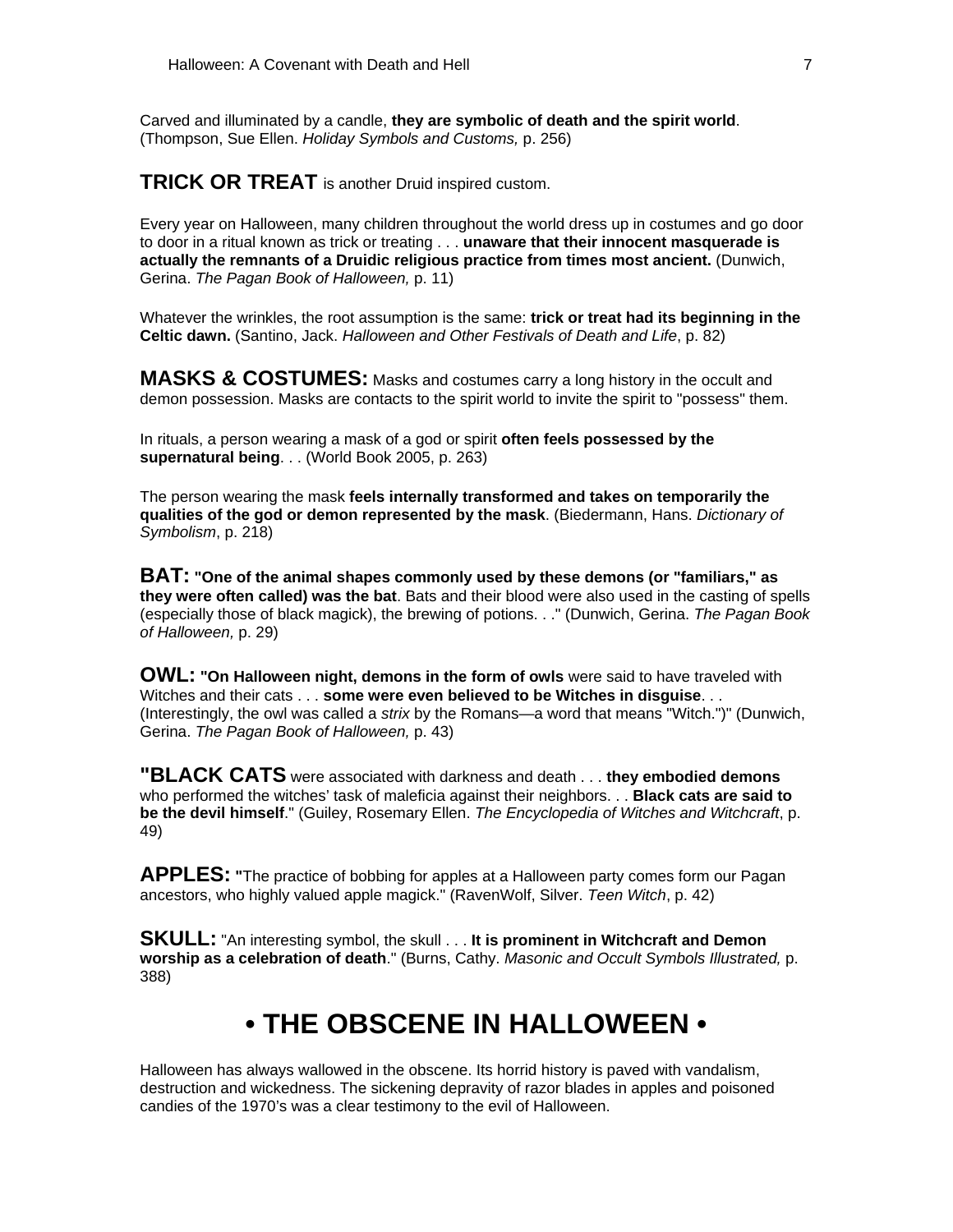**Some say that Halloween brings out the evil side of human nature in certain individuals**. The number of vandalism acts committed each year on Halloween certainly seems to support this. . . (Dunwich, Gerina. *The Pagan Book of Halloween,* p. 23)

Halloween has always been a night of perversion and inversion—a night where misrule rules and decadence masquerades as decency. Halloween's "best kept secret" is its romantic love affair with homosexuals. Halloween was the golden key that unlocked the homosexual's closet of perversion. Halloween's spirit of inversion, bestowed the homosexuals one utopian night to publicly flaunt their decadence and perversion.

It is an opportunity to act out one's desires or fantasies. . . **Halloween is unquestionably a night of inversion**. (Rogers, Nicholas. *Halloween: From Pagan Ritual to Party Night*, p. 137)

**Halloween has always been a night of misrule and the outrageous. In recent years, it has been adopted by the gay community in America. . .** (Morgan, Sheena. *The Real Halloween*, p. 42)

**The Halloween machine turns the world upside down. One's identity can be discarded with impunity. Men dress as women, and vice versa. Authority can be mocked and circumvented**. (Skal, David J. *Death Makes a Holiday: The Cultural History of Halloween* p. 17)

Halloween has done more for the current acceptance of homosexuality than any other event. Years of huge homosexual Halloween street parades of gaudy perversion and decadence in New York's Greenwich Village, Washington, D.C,'s Georgetown, New Orleans's French Quarter and the infamous Castro Street in San Francisco almost single handily detonated the current homosexual explosion.

Greenwich Village has a long, albeit erratic, history of impromptu Halloween celebrations, and **there is undoubtedly a link between the recent emergence of such carnivalesque celebrations and the increasingly public nature of gay culture.** . . (Santino, Jack. *Halloween and Other Festivals of Death and Life*, p. 194)

**Yet it has been the gay community that has most flamboyantly exploited Halloween's potential as a transgressive festival . . . Indeed, it is the gay community that has been arguably more responsible for Halloween's adult rejuvenation.** (Rogers, Nicholas. *Halloween: From Pagan Ritual to Party Night*, p. 132)

**For gay people, Halloween is a moment of utopian wishfulness . . .** (Santino, Jack. *Halloween and Other Festivals of Death and Life*, p. 211)

## **• THE OMEN OF HALLOWEN •**

While many deem Halloween as harmless fun and fantasy, Halloween subtlety disarms our (and especially our children) discernment of witches and the occult. Halloween's magic potion of "fun and frolic" transformed witches, demons, devils and evil incarnate into "fine folks." Over 1.2 million practicing and proud witches live in America. Witchcraft currently is the fastest growing religion in America. At some time, nearly every little girl becomes a witch on Halloween. Witch RavenWolf delights when a vulnerable little girl dresses as a witch on Halloween:

**Today, just about every little girl in our society, at one time or another, has chosen to costume herself as a Witch**. . . If you choose a Witch's costume this Halloween . . . **Hold your head up and wear your Witch's garb proudly in their honor.** (RavenWolf, Silver. *Halloween: Customs, Recipes & Spells*, p. 64)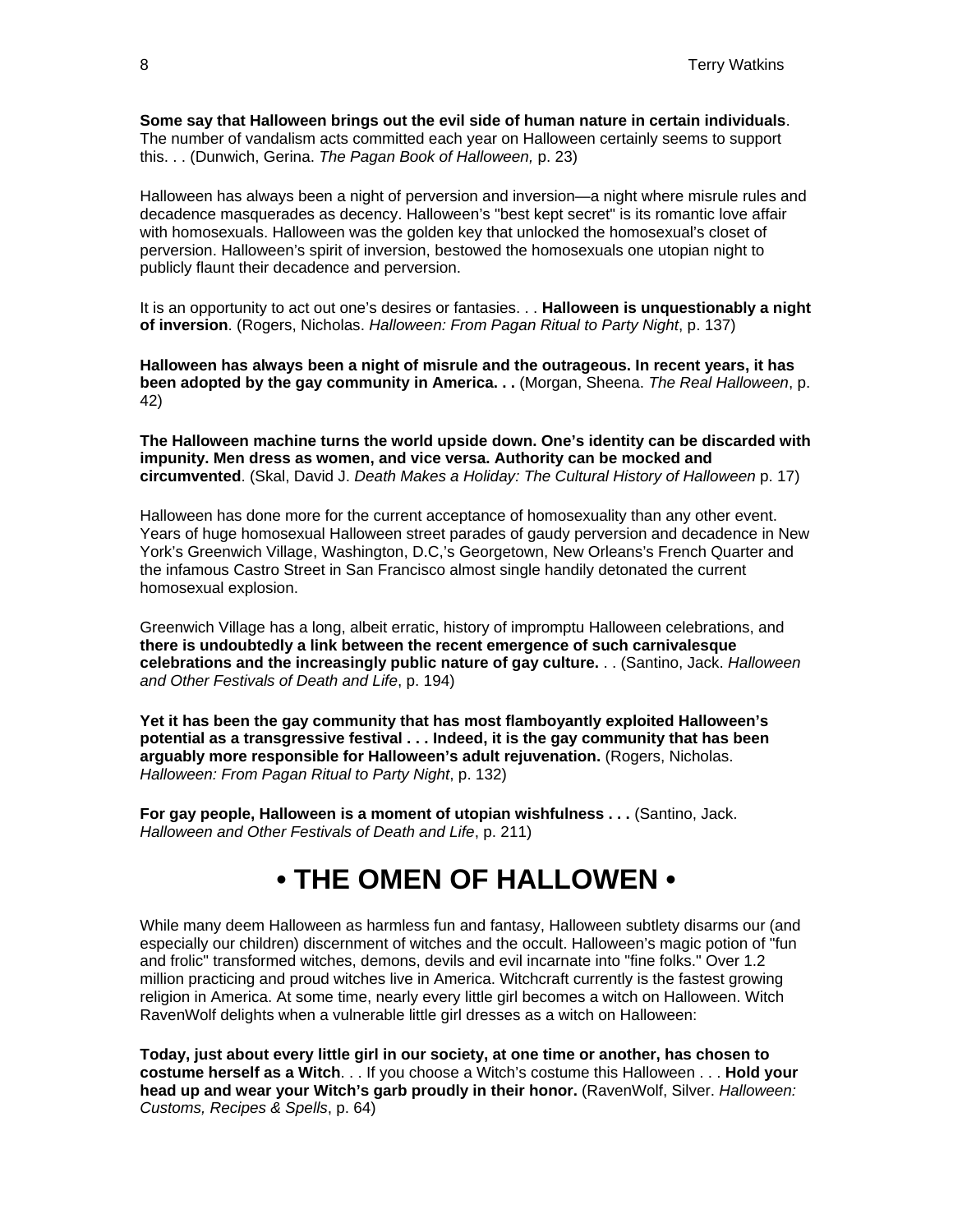Occult historian Jean Markale discloses Halloween bids more than childish dress-up. It is a pagan "initiatory journey" **guided by someone [Satan]** "hidden in the shadows," and none "return from Halloween innocent":

**The passage into the world of Halloween is truly an initiatory journey. One does not return from it an innocent.** But making the journey alone does not mean there was no guide, no initiator, **someone who prompted the quest and who, sometimes hidden in the shadows, watches over the comings and goings of the neophyte through this labyrinth that is the Other World**. (Markale, Jean. *The Pagan Mysteries of Halloween,* p. 127)

Dr. David Enoch, former senior consultant psychiatrist at the Royal Liverpool Hospital and the University of Liverpool, states:

**Halloween practices open the door to the occult and can introduce forces into people's lives that they do not understand and often cannot combat**. . . (Parker, Russ. *Battling the Occult*, p. 35)

## **• OPPORTUNITIES OF HALLOWEEN •**

Halloween is the soul winner's dream. Rather than going to a wicked rock concert, or Mardi Gras, or a parade to witness *– on Halloween they come to you!* On Halloween lost children (and parents!) come to your door for a treat! **Give them a real treat – the gospel of Jesus Christ!** As you hand them some candy, give them a tract.

The frightful night of Halloween can be a fruitful night for Bible believing churches! Parents are looking for a safe alternative to Halloween. Have a *real* "Fall Harvest"! Advertise it; build it up; put some time and prayer into it! Encourage kids to dress up as "Bible characters." Have games and goodies for the kids. *And here's the harvest part***:** Provide some tables and refreshments for the parents. Have some covert "soul winners" quietly mingle among the parents to converse and tell them of the wonderful Lord Jesus!

Some may object such tactics on Halloween as "partaker of his evil deeds" (2 John 1:11), but Christian friend, Satan is "the god of this world" (2 Cor. 4:4); and "the whole world lieth in wickedness" (1 John 5:19) – not just the one night of Halloween! Our days of the week wear the names of pagan gods: Moon-day, Zues-day, Woden's-day. Thor's-day, Freyja-day, Saturn-day, Sun-day. Ever look on that dollar bill displaying the satanic all-seeing "eye of Lucifer" in the pyramid? This earth is the devil's turf (Luke 4:6). You can't escape his wicked influence. But as David took Goliath's own sword and cut his head off (1 Sam. 17:51), we can take one of Satan's "swords" and cut some souls from hell.

## **Use this Halloween as an opportunity for the Lord Jesus.**

**". . . The harvest truly is plenteous, but the labourers are few;"**

Matthew 9:37

**"And others save with fear, pulling them out of the fire. . ."** Jude 1:23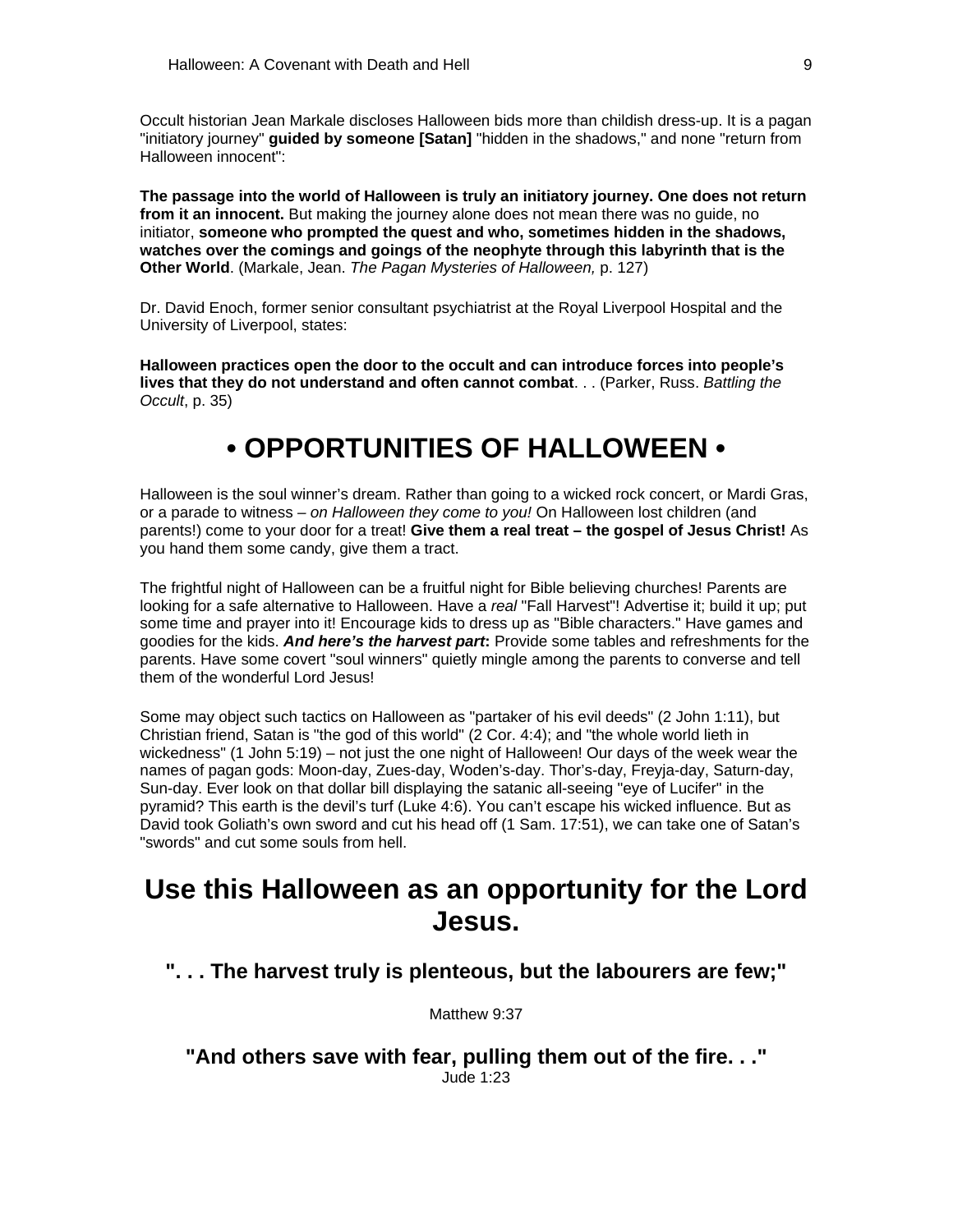#### **Friend, I want to ask you the most important question you'll ever answer:**

## **Have you ever received Jesus Christ as your Savior?**

Not joining a church, not religion, not baptism, not good works, not sacraments — but trusted Jesus Christ and Him alone, as your Savior. If not, Friend you could be — one year, one month, one hour, one minute, one heartbeat — *away from eternity in a lake of fire!*

Revelation 20:15 says, **"And whosoever was not found written in the book of life was cast into the lake of fire."**

Friend, God does not want you to go to hell. 2 Peter 3:9 says, "The Lord is. . . not willing that any should perish. . ." Jesus loved you so much He died on a rugged cross, to pay for YOUR sin, and to keep YOU out of hell! Revelation 1:5 says, ". . . Unto him that loved us, and washed us from our sins in his own blood."

*Friend, don't EXIT this message, until you MAKE SURE you've received Jesus Christ!* 

I assure you — if you die without Jesus Christ — it'll be the biggest mistake you'll ever make!

## **DO NOT TAKE THE CHANCE!**

**Friend, If you've never been saved, don't wait another minute!**

#### **FRIEND, YOU CAN BE SAVED THIS VERY MINUTE!**

#### **It's simple to be saved ...**

#### **Know you're a sinner.**

"As it is written, There is none righteous, no, not one:" Romans 3:10

"... for there is no difference. For all have sinned, and come short of the glory of God;" Romans 3:23

#### **That Jesus Christ died on the cross to pay for your sins.**

"Who his own self bare our sins in his own body on the tree, ..." 1 Peter 2:24

"... Unto him that loved us, and washed us from our sins in his own blood," Revelation 1:5

#### **And the best way you know how, simply trust Him, and Him alone as your personal Savior.**